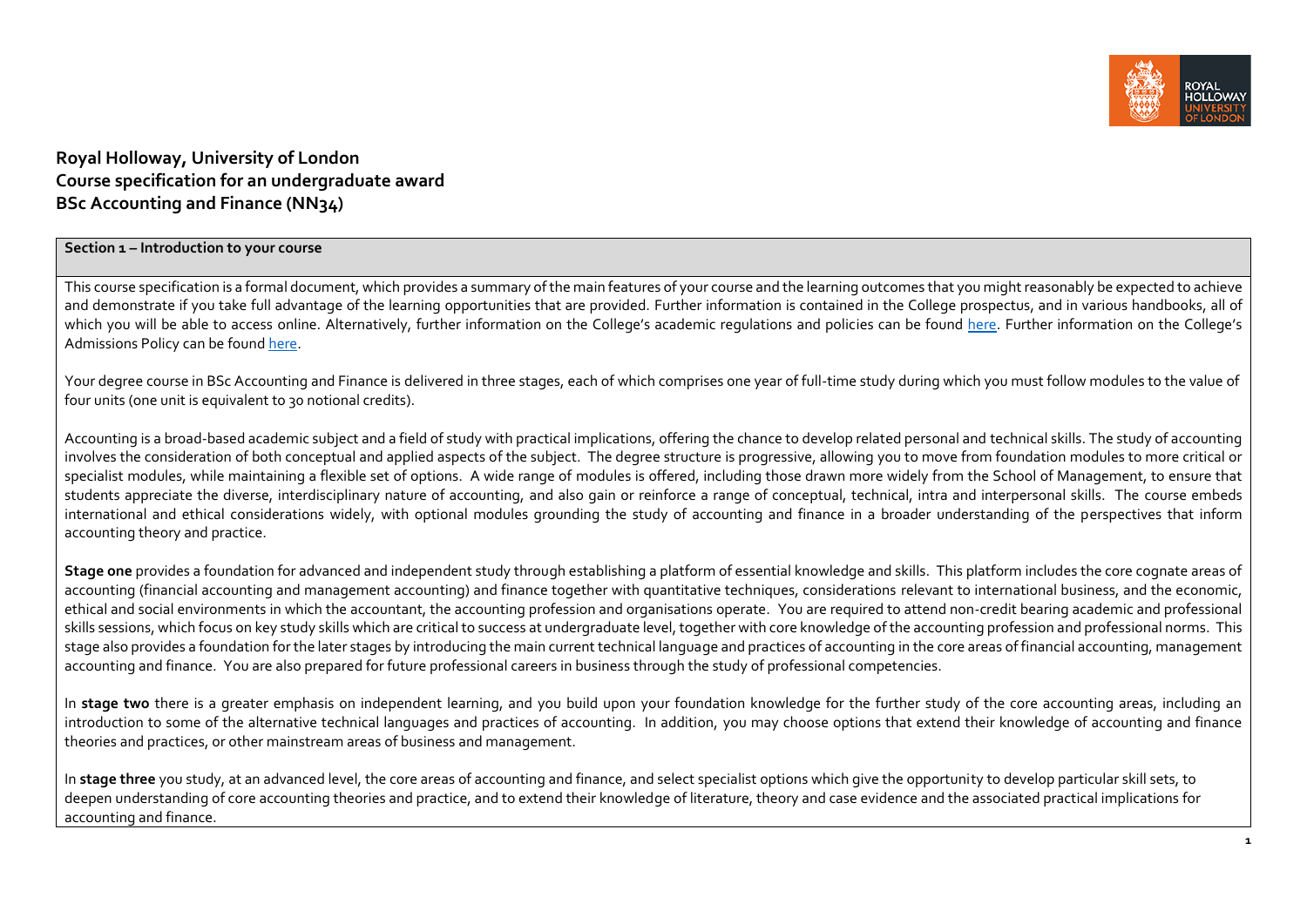

While Royal Holloway keeps all the information made available under review, courses and the availability of individual module units, especially optional modules are necessarily subject to change at any time, and you are therefore advised to seek confirmation of any factors which might affect your decision to follow a specific course. In turn, Royal Holloway will inform you as soon as is practicable of any significant changes which might affect your studies.

The following is brief description for some of the most important terminology for understanding the content of this document:

Degree course – May also be referred to as 'degree course' or simply 'course', these terms refer to the qualification you will be awarded upon successful completion of your studies. *Module* – May also be referred to as 'course', this refers to the individual units you will study each year to complete your degree course. Undergraduate degrees at Royal Holloway comprise a combination of modules in multiples of 15 credits to the value of 120 credits per year. On some degree courses a certain number of optional modules must be passed for a particular degree title.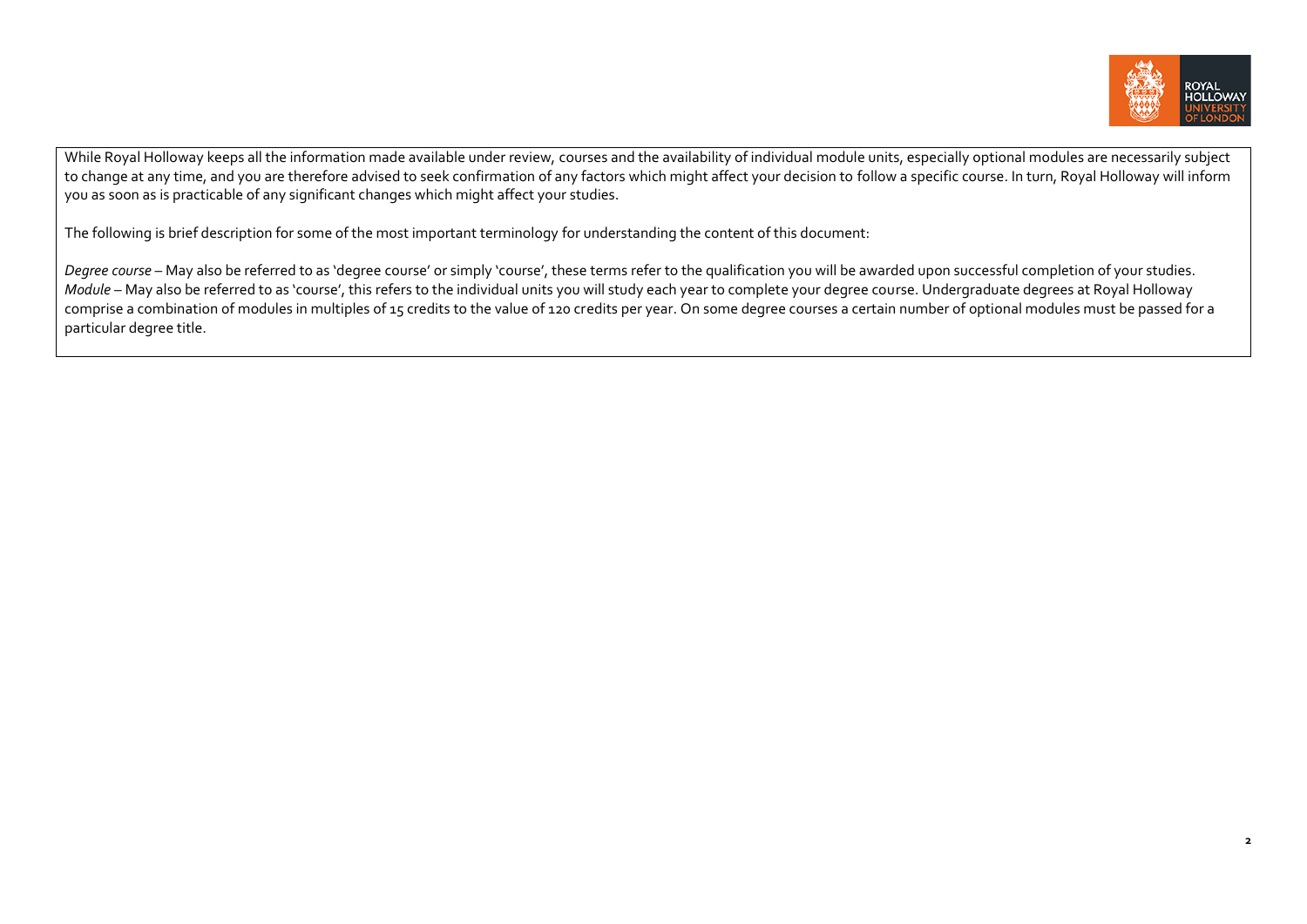

| Section 2 - Course details                                                                |                                                                                                                                                                                                                                                                                                                         |                                                                 |                            |  |  |  |
|-------------------------------------------------------------------------------------------|-------------------------------------------------------------------------------------------------------------------------------------------------------------------------------------------------------------------------------------------------------------------------------------------------------------------------|-----------------------------------------------------------------|----------------------------|--|--|--|
| Date of specification update<br>February 2022<br>Location of study                        |                                                                                                                                                                                                                                                                                                                         |                                                                 | Egham Campus               |  |  |  |
| Course award and title                                                                    | <b>BSc Accounting and Finance</b>                                                                                                                                                                                                                                                                                       | Level of study                                                  | Undergraduate              |  |  |  |
| Course code                                                                               | 2902                                                                                                                                                                                                                                                                                                                    | <b>UCAS code</b>                                                | NN <sub>34</sub>           |  |  |  |
| Year of entry                                                                             | 2022/23                                                                                                                                                                                                                                                                                                                 |                                                                 |                            |  |  |  |
| Awarding body                                                                             | Royal Holloway, University of London                                                                                                                                                                                                                                                                                    |                                                                 |                            |  |  |  |
| <b>School of Management</b><br>Department or school                                       |                                                                                                                                                                                                                                                                                                                         | Other departments or schools<br>involved in teaching the course | N/A                        |  |  |  |
| Mode(s) of attendance                                                                     | Full-time                                                                                                                                                                                                                                                                                                               | Duration of the course                                          | Three years                |  |  |  |
| <b>Accrediting Professional,</b><br><b>Statutory or Regulatory Body</b><br>requirement(s) | <b>ICAEW</b><br>$\bullet$<br><b>CIMA</b><br>$\bullet$<br><b>CIPFA</b><br>$\bullet$<br>CPA (Australia)<br>$\bullet$<br>In the case of BSc Accounting and Finance some combinations of individual modules allow students to apply for exemptions and/or credit for prior<br>learning from professional accounting bodies. |                                                                 |                            |  |  |  |
| Link to Coursefinder for further<br>information:                                          | https://www.royalholloway.ac.uk/studying-<br>here/                                                                                                                                                                                                                                                                      | For queries on admissions:                                      | study@royalholloway.ac.uk. |  |  |  |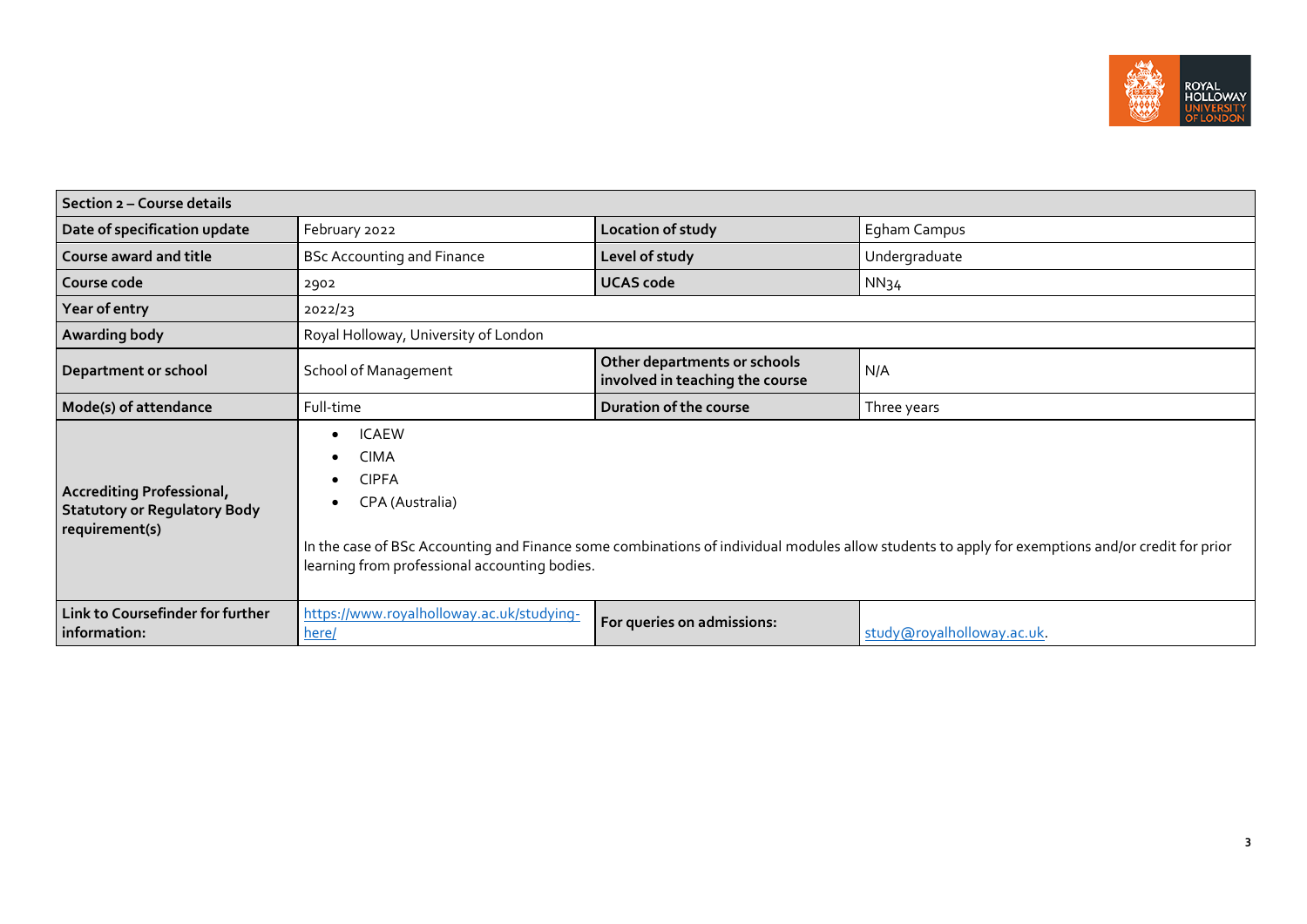

| Section 3 - Degree course structure                                                                                                     |                    |                                                                   |                   |                         |                    |                           |              |                |                      |                                     |
|-----------------------------------------------------------------------------------------------------------------------------------------|--------------------|-------------------------------------------------------------------|-------------------|-------------------------|--------------------|---------------------------|--------------|----------------|----------------------|-------------------------------------|
| 3.1 Mandatory module information<br>The following table summarises the mandatory modules which students must take in each year of study |                    |                                                                   |                   |                         |                    |                           |              |                |                      |                                     |
| Year                                                                                                                                    | Module<br>code     | Module title                                                      | Contact<br>hours* | Self-<br>study<br>hours | Written<br>exams** | Practical<br>assessment** | Coursework** | <b>Credits</b> | <b>FHEQ</b><br>level | <b>Module status</b><br>(see below) |
| $\mathbf 1$                                                                                                                             | AF1205             | <b>International Business</b>                                     | 29                | 121                     | 70%                | $\mathsf{o}$              | 30%          | 15             | 4                    | <b>MC</b>                           |
| $\mathbf{1}$                                                                                                                            | AF1401             | <b>Financial Accounting</b>                                       | 72                | 228                     | 30%                | $\circ$                   | 70%          | 30             | 4                    | <b>MNC</b>                          |
| $\mathbf{1}$                                                                                                                            | AF1402             | Introduction to Management<br>Accounting                          | 36                | 114                     | 50%                | $\circ$                   | 50%          | 15             | 4                    | <b>MNC</b>                          |
| $\mathbf{1}$                                                                                                                            | AF1403             | Introduction to Finance                                           | 36                | 114                     | 50%                | $\mathsf{o}\xspace$       | 50%          | 15             | 4                    | <b>MNC</b>                          |
| $\mathbf{1}$                                                                                                                            | AF1406             | Quantitative Methods for<br>Accounting and Finance                | 28                | 122                     | 50%                | $\circ$                   | 50%          | 15             | 4                    | MC                                  |
| $\mathbf 1$                                                                                                                             | AF1407             | <b>Professional Competencies</b>                                  | 24                | 126                     | $\circ$            | $\mathsf{o}\xspace$       | 100%         | 15             | 4                    | MC                                  |
| $\overline{2}$                                                                                                                          | AF2401             | <b>Financial Reporting</b>                                        | 36                | 114                     | 50%                | $\mathsf{o}$              | 50%          | 15             | 5                    | <b>MNC</b>                          |
| $\overline{2}$                                                                                                                          | AF2402             | Management Accounting for<br>Performance and Decision<br>Making   | 36                | 114                     | 50%                | $\mathsf{o}\xspace$       | 50%          | 15             | 5                    | <b>MNC</b>                          |
| $\mathbf{2}$                                                                                                                            | AF2403             | Corporate Finance                                                 | 38                | 112                     | 50%                | $\mathsf{o}\xspace$       | 50%          | 15             | 5                    | <b>MNC</b>                          |
| $\overline{2}$                                                                                                                          | MN2205             | <b>Strategic Management</b>                                       | 29                | 121                     | $\circ$            | 30%                       | 70%          | 15             | 5                    | MC                                  |
| $\overline{2}$                                                                                                                          | MN2425             | <b>Managerial Economics</b>                                       | 29                | 121                     | 50%                | $\mathsf{o}\xspace$       | 50%          | 15             | 5                    | MC                                  |
| $\overline{2}$                                                                                                                          | MN <sub>2545</sub> | <b>Business Information Systems for</b><br>Accounting and Finance | 30                | 120                     | 50%                | $\mathsf{o}\xspace$       | 50%          | 15             | 5                    | MC                                  |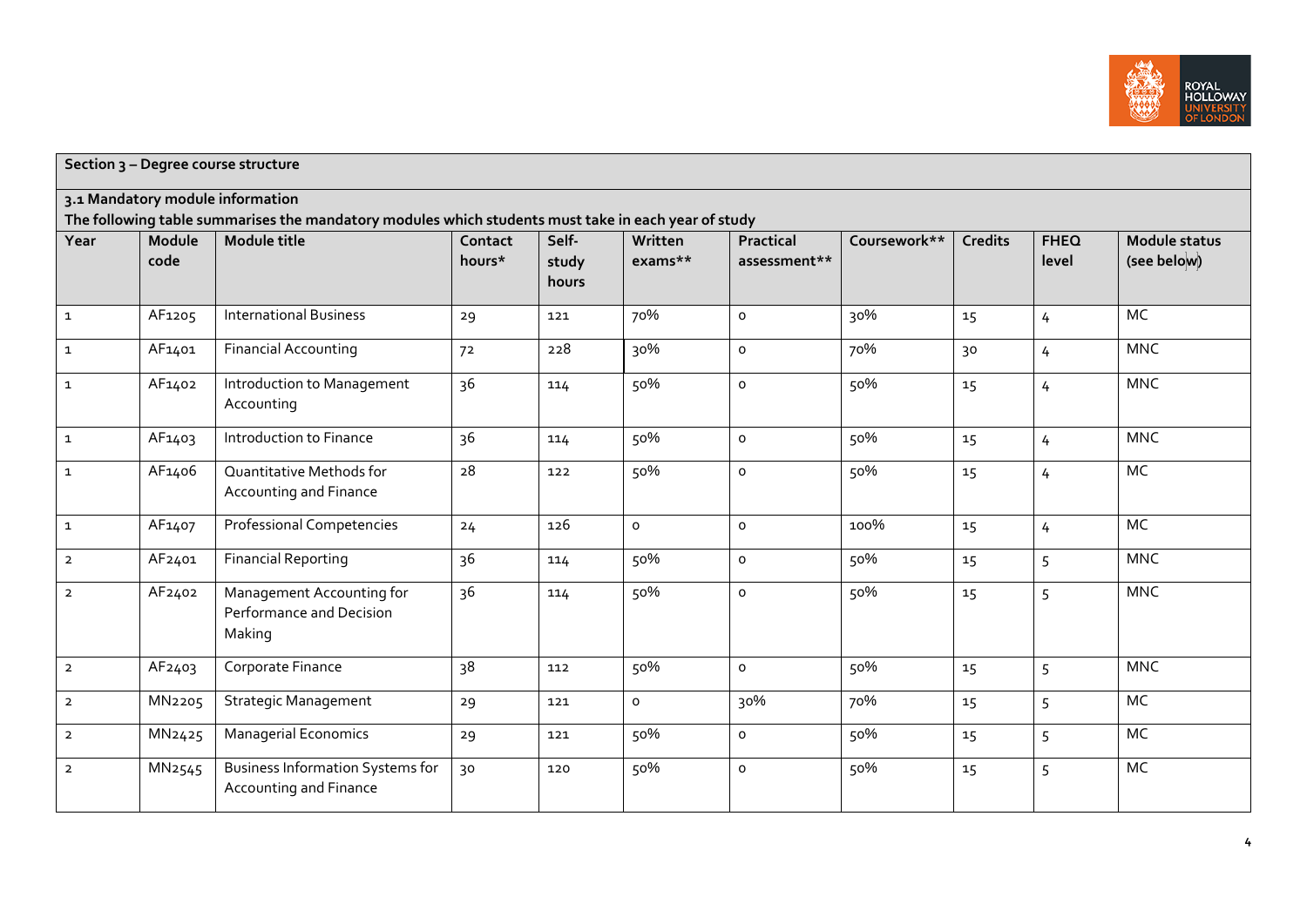

| AF3401 | <b>Advanced Financial Reporting</b>                    | 38 | 112 | 50%     | 50%  |          | MC |
|--------|--------------------------------------------------------|----|-----|---------|------|----------|----|
| AF3402 | Management Accounting for<br><b>Strategic Analysis</b> | 38 | 112 | $\circ$ | 100% | ᆠ        | MC |
| AF3403 | Investment Management                                  | 38 | 112 | $\circ$ | 100% |          | MC |
| AF3409 | Ethics for Accounting and Finance   29                 |    | 121 | 50%     | 50%  | <b>.</b> | MC |

This table sets out the most important information for the mandatory modules on your degree course. These modules are central to achieving your learning outcomes, so they are compulsory, and all students on your degree course will be required to take them. You will be automatically registered for these modules each year. Mandatory modules fall into two categories; 'condonable' or 'non-condonable'.

In the case of mandatory 'non-condonable' (MNC) modules, you must pass the module before you can proceed to the next year of your course, or to successfully graduate with a particular degree title. In the case of mandatory 'condonable' (MC) modules, these must be taken but you can still progress or graduate even if you do not pass them. Please note that although Royal Holloway will keep changes to a minimum, changes to your degree course may be made where reasonable and necessary due to unexpected events. For example, where requirements of relevant Professional, Statutory or Regulatory Bodies have changed and course requirements must change accordingly, or where changes are deemed necessary on the basis of student feedback and/or the advice of external advisors, to enhance academic provision.

\*Contact hours come in various different forms, and may take the form of time spent with a member of staff in a lecture or seminar with other students. Contact hours may also be laboratory or, studio-based sessions, project supervision with a member of staff, or discussion through a virtual learning environment (VLE). These contact hours may be with a lecturer or teaching assistant, but they may also be with a technician, or specialist support staff. It is intended that these contact hours will face-to-face as far as possible, but in certain unavoidable situations, these may take place virtually.

\*\*The way in which each module on your degree course is assessed will also vary, however, the assessments listed above are all 'summative', which means you will receive a mark for it which will count towards your overall mark for the module, and potentially your degree classification, depending on your year of study. On successful completion of the module you will gain the credits listed. 'Coursework' might typically include a written assignment, like an essay. Coursework might also include a report, dissertation or portfolio. 'Practical assessments' might include an oral assessment or presentation, or a demonstration of practical skills required for the particular module.

#### **3.2 Optional modules**

In addition to mandatory module units, there will be a number of optional module units available during your degree. The following table lists a selection of optional modules that are likely to be available. However, not all may be available every year. Although Royal Holloway will keep changes to a minimum, new options may be offered or existing ones may be withdrawn. For example; where reasonable and necessary due to unexpected events, where requirements of relevant Professional, Statutory or Regulatory Bodies (PSRBs) have changed and course requirements must change accordingly, or where changes are deemed necessary on the basis of student feedback and/or the advice of External Advisors, to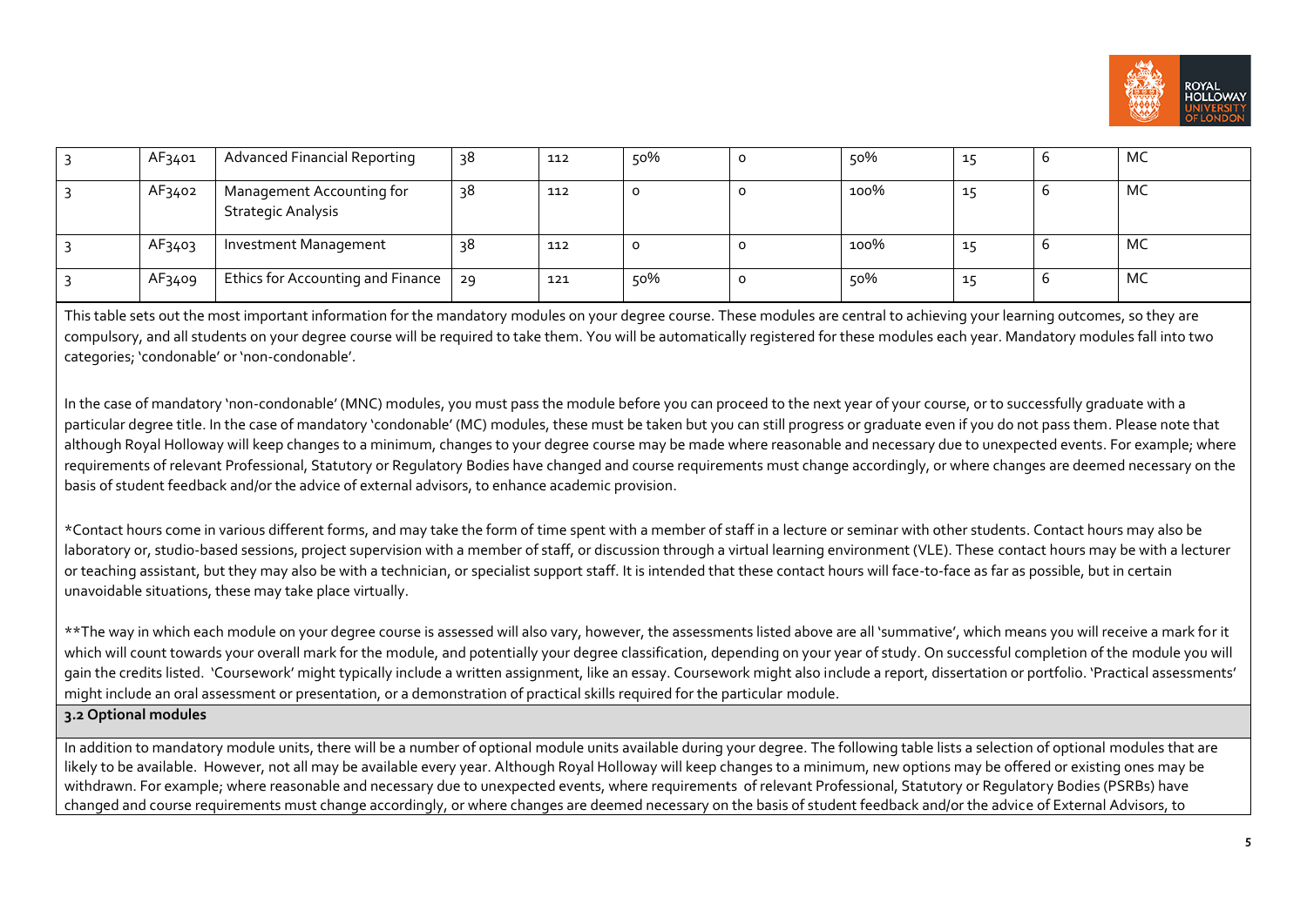

| Year <sub>1</sub>                                                      | Year <sub>2</sub>                       | Year <sub>3</sub>                                               |
|------------------------------------------------------------------------|-----------------------------------------|-----------------------------------------------------------------|
| AF1404 Business Law                                                    | AF2404 Audit and Assurance              | AF3405 Communication and Impression Management in<br>Accounting |
| MN1125 Economic and Social Foundations of Sustainable<br>Organisations | AF2406 Principles of UK Taxation        | AF3406 Taxation: Economics, Policy and Practice                 |
| MN1305 Markets and Consumption                                         | MN2305 Marketing Strategy in Context    | MN3045 International Financial Accounting                       |
| AF1408 Financial Literacy and Personal Financial Planning              | MN2325 Digital Marketing                | AF3410 Contemporary issues in Accounting and Finance            |
|                                                                        | MN2225 Multinational Enterprise         | AF3411 International Financial Market                           |
|                                                                        | MN2165 The Global Economy               | MN3311 Dissertation                                             |
|                                                                        | MN2615 Fundamentals of Entrepreneurship | MN3325 Global Marketing                                         |
|                                                                        | MN2815 Business, Politics and Society   | MN3455 Advertising and Promotions                               |
|                                                                        |                                         | MN3545 Project Management                                       |
|                                                                        |                                         | MN3515 Business Data Analytics                                  |
|                                                                        |                                         | MN3535 Business Process Applications                            |
|                                                                        |                                         | MN3205 Emerging Markets                                         |
|                                                                        |                                         | MN3215 Asia Pacific Business                                    |
|                                                                        |                                         | MN3225 European Business                                        |
|                                                                        |                                         | MN3725 Corporate Governance                                     |

#### **3.3 Optional module requirements**

In stage one you must choose one optional 15 credit module from Business Law (AF1404), from Management (MN) modules, or from another department.

During stage two, you must choose modules to the value of 30 credits from Audit and Assurance (AF2404), Principles of UK Taxation (AF2406), or from a list of Stage Two Management (MN) modules.

During stage three, you must choose modules to the value of 60 credits of which at least 30 credits must be from AF3405, AF3406, MN3045, AF3410 and AF3411. If you do not choose 60 credits from above (AF3405, AF3406, MN3045, AF3410 and AF3411) then you must choose modules to the sum of 120 credits in total for the year from a list of Stage Three Management (MN) modules.

**Section 4 - Progressing through each year of your degree course**

For further information on the progression and award requirements for your degree, please refer to Royal Holloway's [Academic Regulations.](https://www.royalholloway.ac.uk/students/study/our-college-regulations/attendance-and-academic-regulations.aspx) As part of your degree course you may also be required to complete a module to develop your academic writing skills. This module does not carry credit but passing it is a requirement to progress to the next year of study.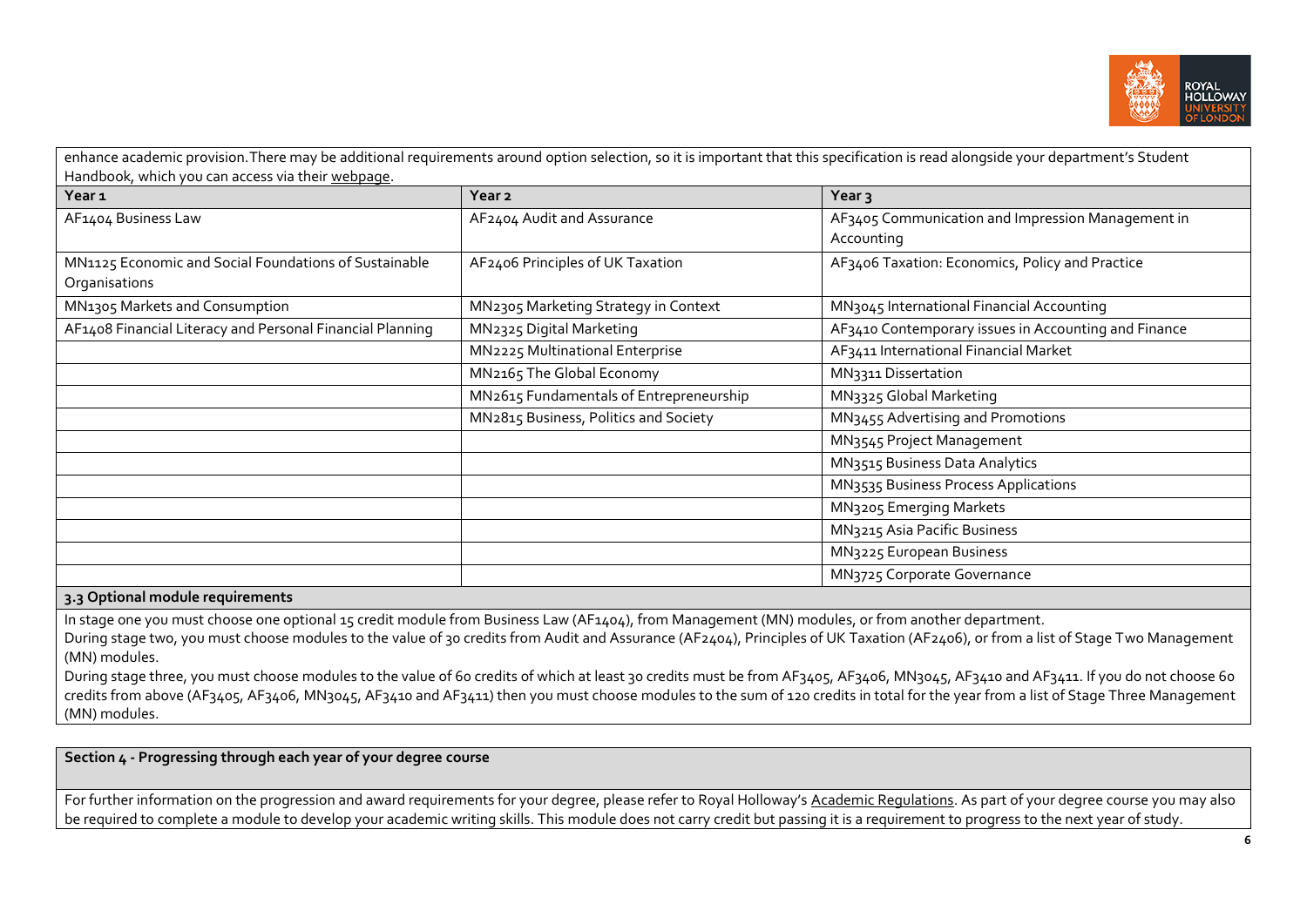

All first year undergraduate students are required to take and pass the non-credit bearing Moodle-based Academic Integrity module SS1001 in order to progress into the second year of study (unless their course includes the alternative mandatory SS1000 module). The pass mark for the module assessment is stated in the on-line Academic Integrity Moodle module. Students may attempt the assessment as often as they wish with no penalties or capping. Students who meet the requirements for progression as stipulated in the College's Undergraduate Regulations (Section: Conditions for progression to the next stage) but fail to pass the Moodle-based Academic Integrity module will not be permitted to progress into their second year of academic study at the College.

### **Section 5 – Educational aims of the course**

The aims of this course are:

- to provide an intellectually challenging and relevant education which will equip students with the analytical competence, knowledge base, critical capabilities, and personal and technical skills required for future roles in business, the public sector, and society and for further study and doctoral research;
- to combine academic and practical insights into the subject of accounting within an international and comparative context;
- to reflect the dynamic nature of the business world and specifically accounting in the international environment;
- to provide a learning environment informed by the research expertise of academic staff;
- to develop students' lifelong learning skills, and instil and improve a broad range of transferable personal and technical skills;
- to provide for integration between theory and practice by a variety of means including, for example, work-based experience or placement, or input from external business-related visitors;
- to provide students with knowledge and understanding of accounting theory and practice sufficient to meet some of the accreditation requirements of the professional accounting bodies.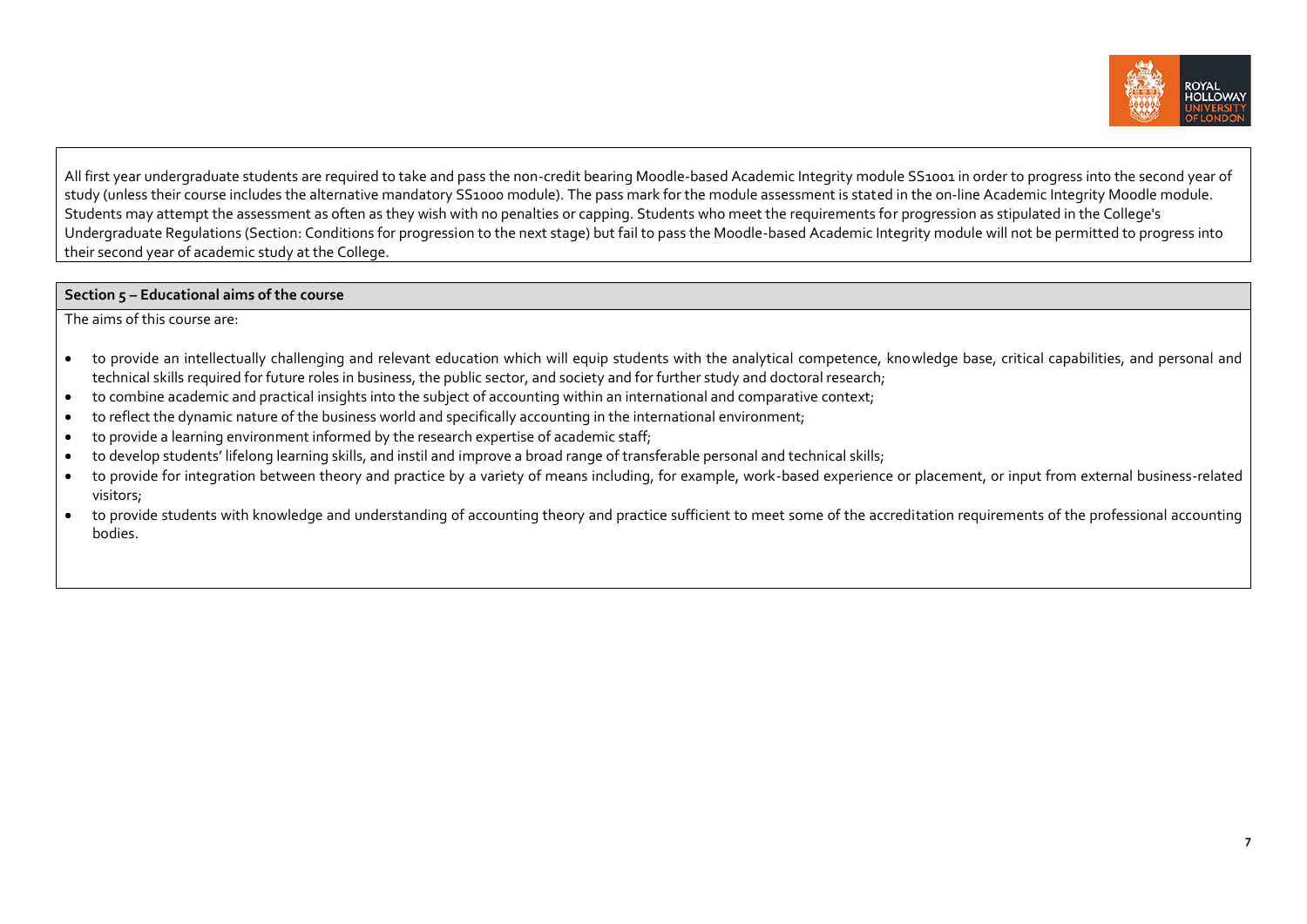

|                    | <b>Section 6 - Course learning outcomes</b>                                                                                                                                                                                                                                                                                                                                                                                                                                                                                                                                                 |                                                                                                                                                                                                                                                                                                                                                                                                                                                                                                                                                                                                                                                                                                                                   |
|--------------------|---------------------------------------------------------------------------------------------------------------------------------------------------------------------------------------------------------------------------------------------------------------------------------------------------------------------------------------------------------------------------------------------------------------------------------------------------------------------------------------------------------------------------------------------------------------------------------------------|-----------------------------------------------------------------------------------------------------------------------------------------------------------------------------------------------------------------------------------------------------------------------------------------------------------------------------------------------------------------------------------------------------------------------------------------------------------------------------------------------------------------------------------------------------------------------------------------------------------------------------------------------------------------------------------------------------------------------------------|
|                    |                                                                                                                                                                                                                                                                                                                                                                                                                                                                                                                                                                                             | In general terms, the courses provide opportunities for students to develop and demonstrate the following learning outcomes. (Categories - Knowledge and understanding (K),                                                                                                                                                                                                                                                                                                                                                                                                                                                                                                                                                       |
|                    | Skills and other attributes (S), and Transferable skills (*))                                                                                                                                                                                                                                                                                                                                                                                                                                                                                                                               |                                                                                                                                                                                                                                                                                                                                                                                                                                                                                                                                                                                                                                                                                                                                   |
| $\mathbf{1}$<br>3. | The principal interdisciplinary and comparative perspectives that inform accounting  <br>and finance theory and practice (K);<br>The international, economic, regulatory, ethical and social environments contexts<br>in which accounting and finance operate, leading to a multifaceted appreciation of<br>accounting and finance, the main accounting frameworks, theories, technical<br>languages and practices, and their relevance and application to theoretical and<br>practical problems (K);<br>The alternative accounting frameworks, theories, technical languages and practices | A capacity for critical evaluation of arguments and evidence, and the presentation of this in<br>well-structured pieces of work (S*);<br>An ability to synthesise and evaluate information from a number of sources so as to gain a<br>coherent understanding of both the theory and practice of accounting and finance, and their<br>contexts $(S^*)$ ;<br>An ability to identify problems, and select appropriate information in order to analyse and<br>draw reasoned conclusions concerning structured and unstructured problems (S*);<br>10. An ability to record, summarise and analyse transactions and other economic events $(S^*)$ ;<br>11. An ability to acknowledge and reference sources in an approved format (S*); |
| 4.<br>-5.          | and their relevance and application to theoretical and practical problems (K);<br>The major theoretical tools and theories of finance, and their relevance and<br>application to theoretical and practical problems $(K)$ ;<br>The financing arrangements and governance mechanisms and structures of<br>business entities, and an appreciation of how theory and evidence can be combined                                                                                                                                                                                                  | 12. A capacity for independent and self-managed learning, setting priorities and working to<br>prescribed time limits, including the planning and execution of an independent study<br>project $(S^*)$ ;<br>13. Numeracy skills, including the processing, analysis and interpretation of financial, statistical                                                                                                                                                                                                                                                                                                                                                                                                                  |
| 6.                 | to assess the effectiveness and efficiency of such arrangements $(K)$ ;<br>Contemporary theories and empirical evidence concerning the interaction of<br>accounting and finance with people in organisations, the capital markets and with<br>regulatory systems (K);                                                                                                                                                                                                                                                                                                                       | and other numerical data (S*);<br>14. The ability to use effectively contemporary information and communications technology<br>for the acquisition, analysis and communication of information $(S^*)$ ;<br>15. Effective oral and written communication skills, including communicating quantitative and<br>qualitative information, together with analysis, argument and commentary, in a form<br>appropriate to the intended audience (S*);<br>16. The ability to work collaboratively and productively with others, including the giving and<br>receiving of constructive feedback (S*).                                                                                                                                       |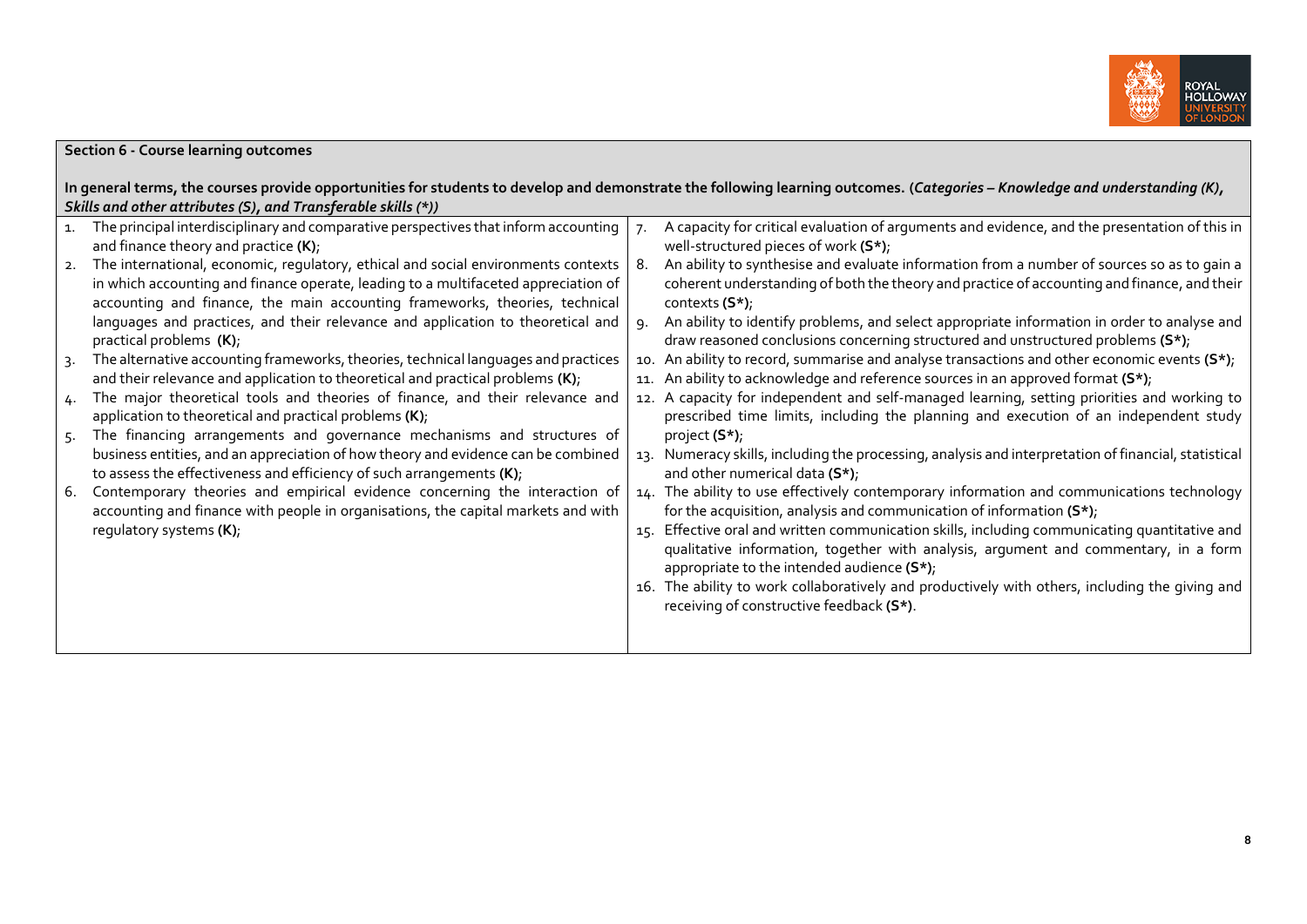

## **Section 7 - Teaching, learning and assessment**

Teaching is through a number of means, depending on the specific topic or module, but is mostly by lectures, seminars and workshops. Lectures normally cover the essential subject matter, guided question practice and literature review, and they provide summaries of the key concepts, technical language and debates. Seminars or workshops supplement lectures, or allow you the opportunity to practise or acquire a technical or personal skill. They employ a range of approaches, including case studies, small or large group discussion and other forms of collaborative learning, role-plays, one-to-one interactions including peer feedback and review, question and answer sessions, information technology, or computer-based training. Considerable emphasis is placed on personal study and library work, often in preparation for seminars, workshops and lectures, and modules provide guided reading and indicative bibliography.

Formative and summative assessment methods vary in accordance with the aims and outcomes of a specific topic or module, but frequently involve a combination of in-module assessment and formal end-of-year written examinations. In addition, practical skills assessments, group and individual exacts, group and individual presentations, reports, quantitative analysis, and essays are all used at some point during the courses. For all formative assessments and for in-class tests on AF modules, you receive either written or oral feedback, which may be generic or individual.

At stage one, teaching, learning and assessment focus on the development of foundation knowledge and understanding and the skills for advanced study; at stage two, there is an emphasis on independent learning and development of conceptual capabilities and advanced knowledge and understanding; and stage three allows you to deepen your specialist knowledge, adopt more critical and evaluative approaches and carry out independent research. Full details of the assessments for individual modules can be obtained from th[e School.](https://www.royalholloway.ac.uk/management/home.aspx)

#### **Section 8 – Additional costs**

None.

**These estimated costs relate to studying this particular degree course at Royal Holloway. General costs such as accommodation, food, books and other learning materials and printing etc., have not been included, but further information is available on our website.**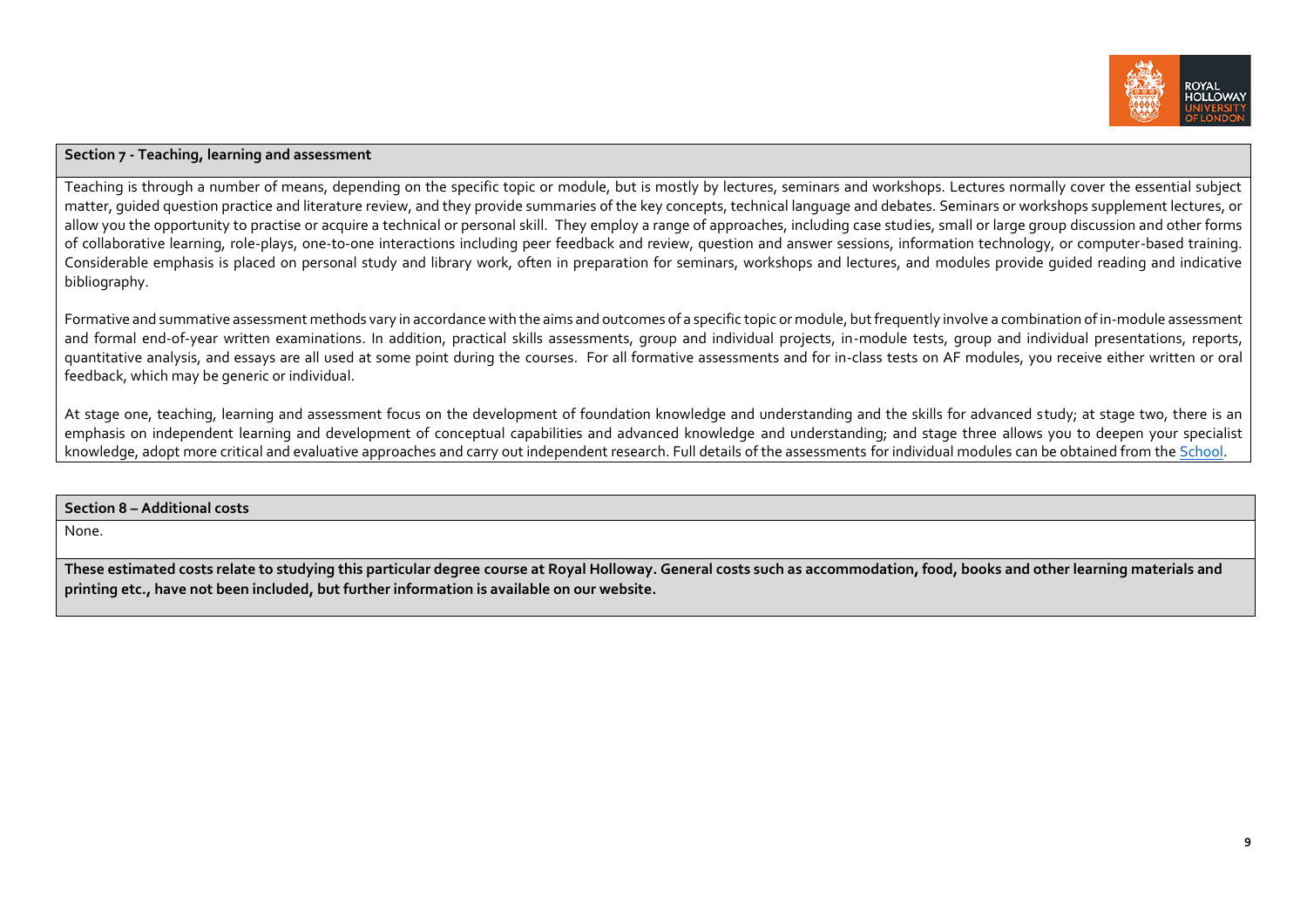

| Section 9 - Indicators of quality and standards                                                                                                                                                                                                                                                                                                                                                                                                                                                                                                                                                                                                                       |                                                                |  |  |  |
|-----------------------------------------------------------------------------------------------------------------------------------------------------------------------------------------------------------------------------------------------------------------------------------------------------------------------------------------------------------------------------------------------------------------------------------------------------------------------------------------------------------------------------------------------------------------------------------------------------------------------------------------------------------------------|----------------------------------------------------------------|--|--|--|
| <b>QAA Framework for Higher Education Qualifications (FHEQ) Level</b>                                                                                                                                                                                                                                                                                                                                                                                                                                                                                                                                                                                                 | 4-6                                                            |  |  |  |
| Your course is designed in accordance with the FHEQ to ensure your qualification is awarded on the basis of nationally established standards of achievement, for both outcomes and<br>attainment. The qualification descriptors within the FHEQ set out the generic outcomes and attributes expected for the award of individual qualifications. The qualification descriptors<br>contained in the FHEQ exemplify the outcomes and attributes expected of learning that results in the award of higher education qualifications. These outcomes represent the integration<br>of various learning experiences resulting from designated and coherent courses of study. |                                                                |  |  |  |
| <b>QAA Subject benchmark statement(s)</b>                                                                                                                                                                                                                                                                                                                                                                                                                                                                                                                                                                                                                             | http://www.qaa.ac.uk/quality-code/subject-benchmark-statements |  |  |  |
| Subject benchmark statements provide a means for the academic community to describe the nature and characteristics of courses in a specific subject or subject area. They also represent<br>general expectations about standards for the award of qualifications at a given level in terms of the attributes and capabilities that those possessing qualifications should have<br>demonstrated.                                                                                                                                                                                                                                                                       |                                                                |  |  |  |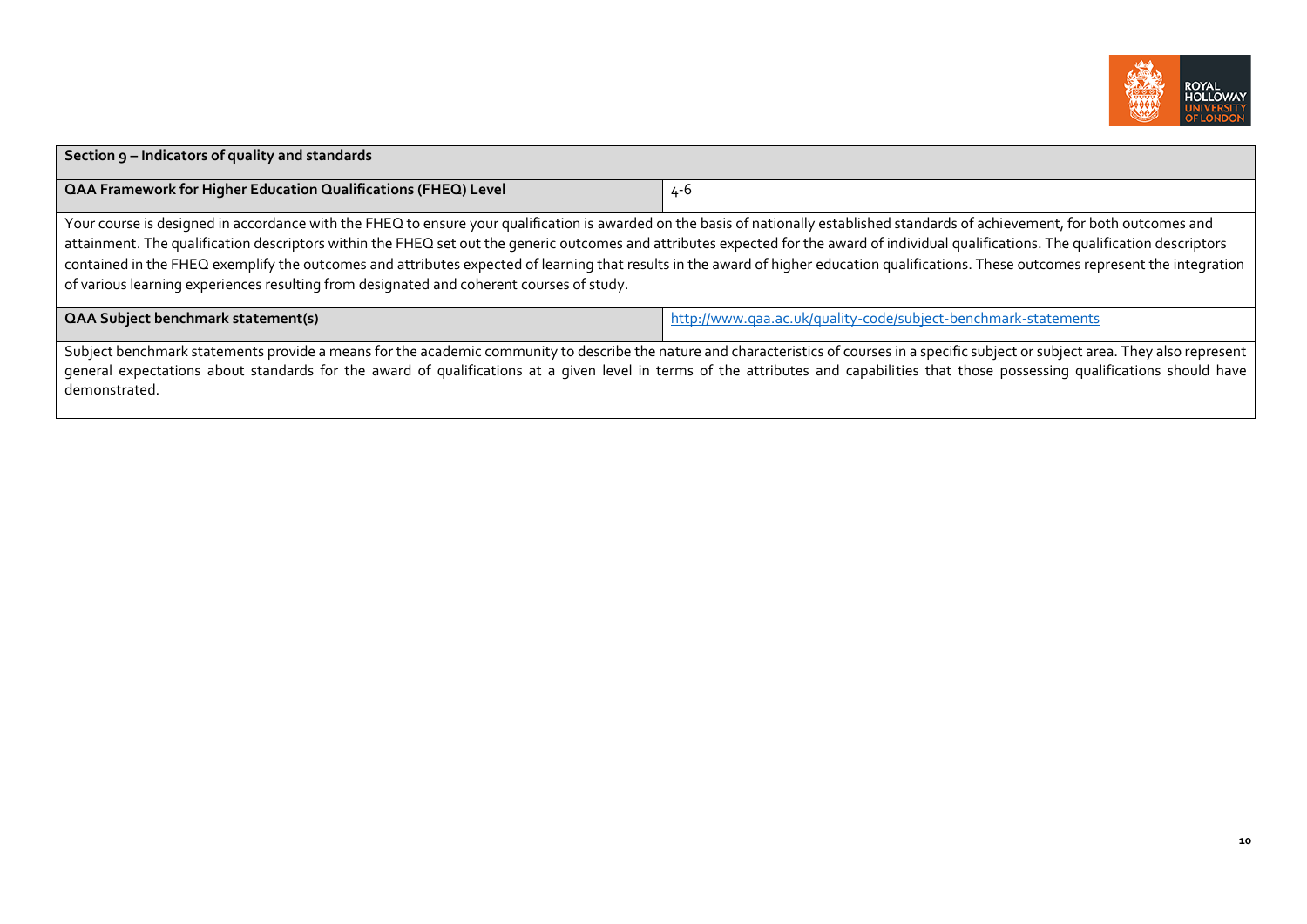

# **Section 10 – Further information**

This specification provides a concise summary of the main features of the course and the learning outcomes that a typical student might reasonably be expected to achieve and demonstrate when taking full advantage of the learning opportunities that are available. More detailed information on modules, including teaching and learning methods, and methods of assessment, can be found via the online Module [Catalogue.](http://banner-ssb.rhul.ac.uk/BANPROD/bwckctlg.p_disp_dyn_ctlg) The accuracy of the information contained in this document is reviewed regularly by the university, and may also be checked routinely by external agencies, such as the Quality Assurance Agency (QAA).

Your course will be reviewed regularly, both by the university as part of its cyclical quality enhancement processes, and/or by your department or school, who may wish to make improvements to the curriculum, or in response to resource planning. As such, your course may be revised during the course of your study at Royal Holloway. However, your department or school will take reasonable steps to consult with students via appropriate channels when considering changes. All continuing students will be routinely informed of any significant changes.

| Section 11 - Intermediate exit awards (where available)                                                                                                                                                                                                 |                                                                                                                                            |                                        |  |  |  |  |  |
|---------------------------------------------------------------------------------------------------------------------------------------------------------------------------------------------------------------------------------------------------------|--------------------------------------------------------------------------------------------------------------------------------------------|----------------------------------------|--|--|--|--|--|
| You may be eligible for an intermediate exit award if you complete part of the course as detailed in this document. Any additional criteria (e.g. mandatory modules, credit<br>requirements) for intermediate awards is outlined in the sections below. |                                                                                                                                            |                                        |  |  |  |  |  |
| Award                                                                                                                                                                                                                                                   | Criteria                                                                                                                                   | Awarding body                          |  |  |  |  |  |
| Diploma in Higher Education (DipHE)                                                                                                                                                                                                                     | Pass in 210 credits of which at least 90 must be at or<br>above FHEQ Level 4 and at least 120 of which must<br>be at or above FHEQ Level 5 | Royal Holloway and Bedford New College |  |  |  |  |  |
| Certificate in Higher Education (CertHE)                                                                                                                                                                                                                | Pass in 120 credits of which at least 90 must be at or<br>above FHEQ Level 4                                                               | Royal Holloway and Bedford New College |  |  |  |  |  |